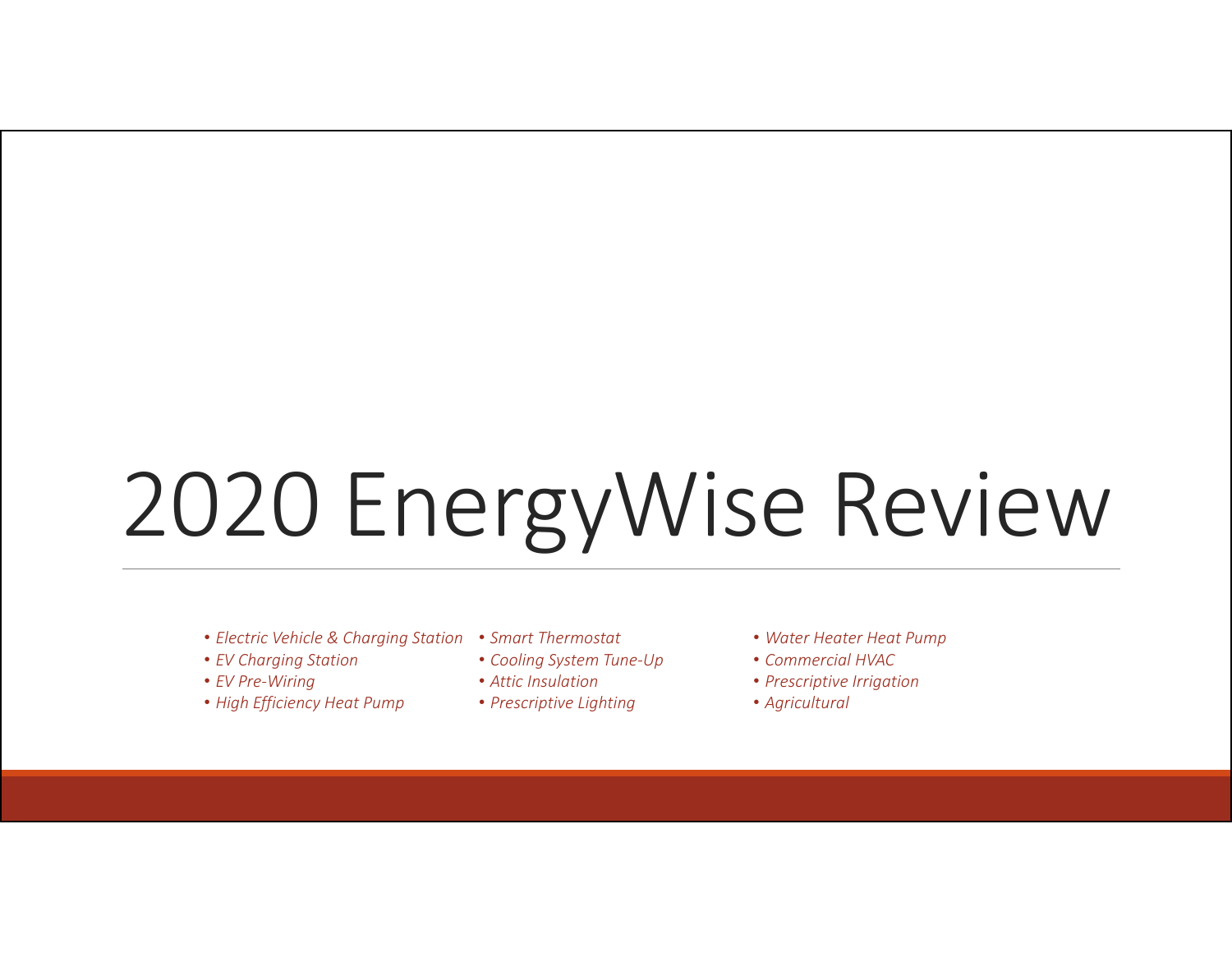### 2020 Program Incentives

| <b>Incentive Program</b>                       | <b>Dollars Redeemed</b><br>to Customers | <b>Number of</b><br><b>Incentives</b> |
|------------------------------------------------|-----------------------------------------|---------------------------------------|
| <b>Heat Pump</b>                               | \$22,300.00                             | 21                                    |
| <b>Commercial Lighting</b>                     | \$4,660.00                              | $23*$                                 |
| <b>Electric Vehicle &amp; Charging Station</b> | \$4,500.00                              | $\mathbf{1}$                          |
| <b>OutReach Advertisement</b>                  | \$2,258.97                              | $\overline{4}$                        |
| <b>Heat Pump Dealer Incentive</b>              | \$1,000.00                              | 20                                    |
| Cooling System Tune-Up                         | \$660.00                                | 22                                    |
| Prescriptive Irrigation                        | \$500.00                                | $\mathbf{1}$                          |
| Heat Pump Water Heater                         | \$400.00                                | $\mathbf{1}$                          |
| <b>Smart Thermostat</b>                        | \$150.00                                | $\overline{2}$                        |

*\* More than one light can be included on an incentive form*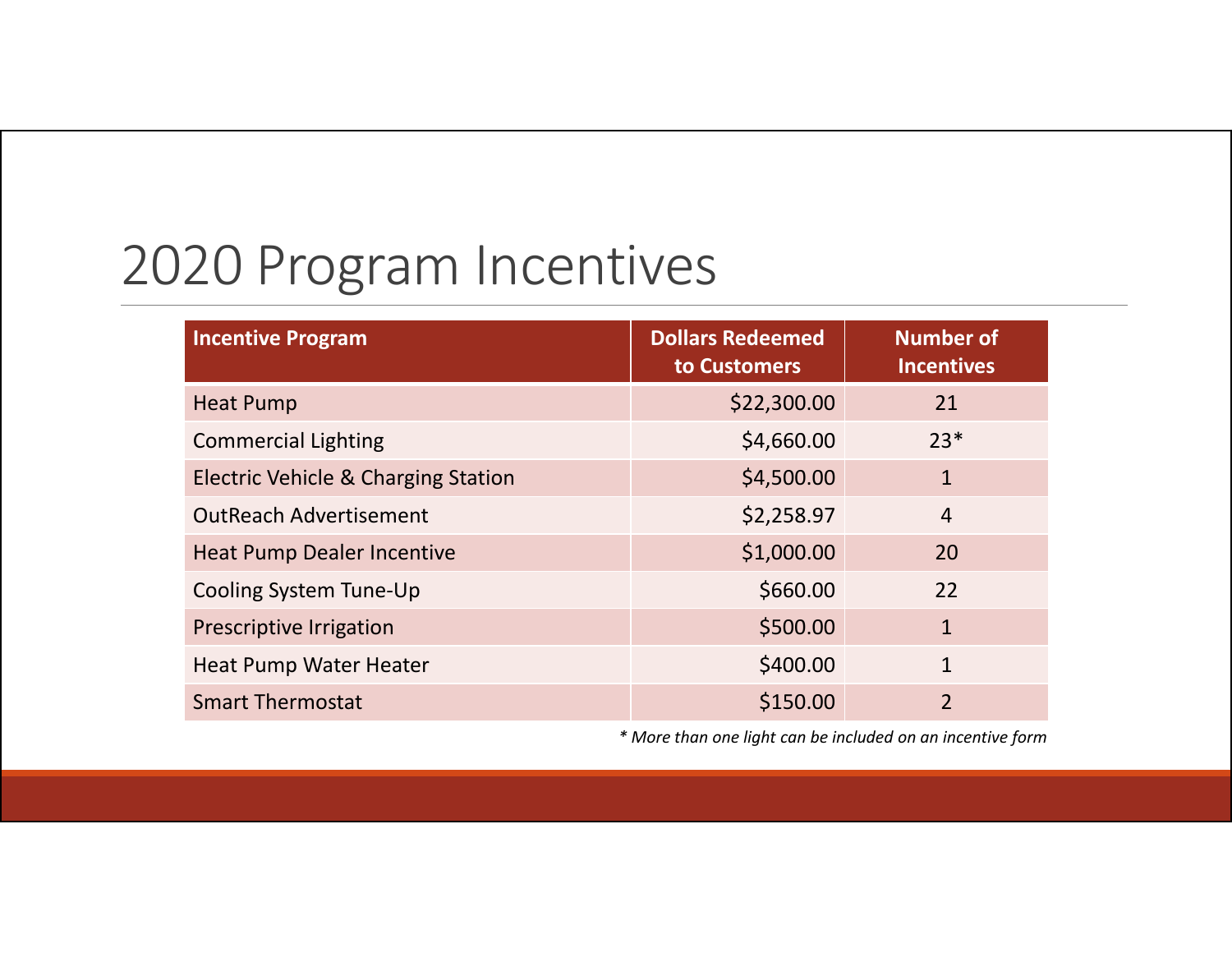### 2020 Program Spending



- Heat Pump \$22,300
- **Prescriptive Commercial Lighting** \$4,660
- Electric Vehicle & Charging Station \$4,500
- OutReach Advertisement \$2,258.97
- Heat Pump Dealer Incentive \$1,000
- Cooling System Tune-Up \$660
- **Prescriptive Irrigation** \$500
- Heat Pump Water Heater \$400
- Smart Thermostat

\$150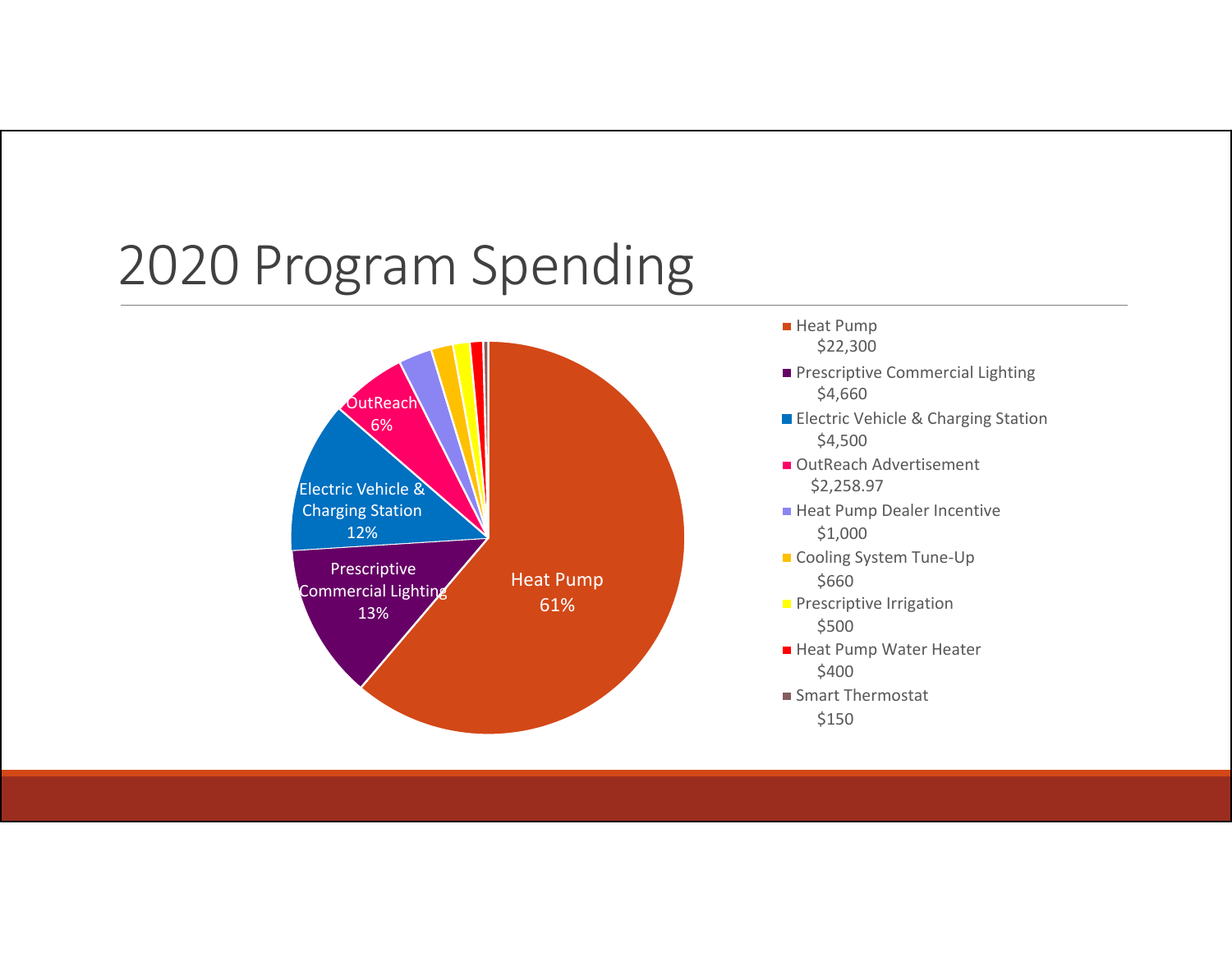#### Past Redeemed Dollars to Butler PPD

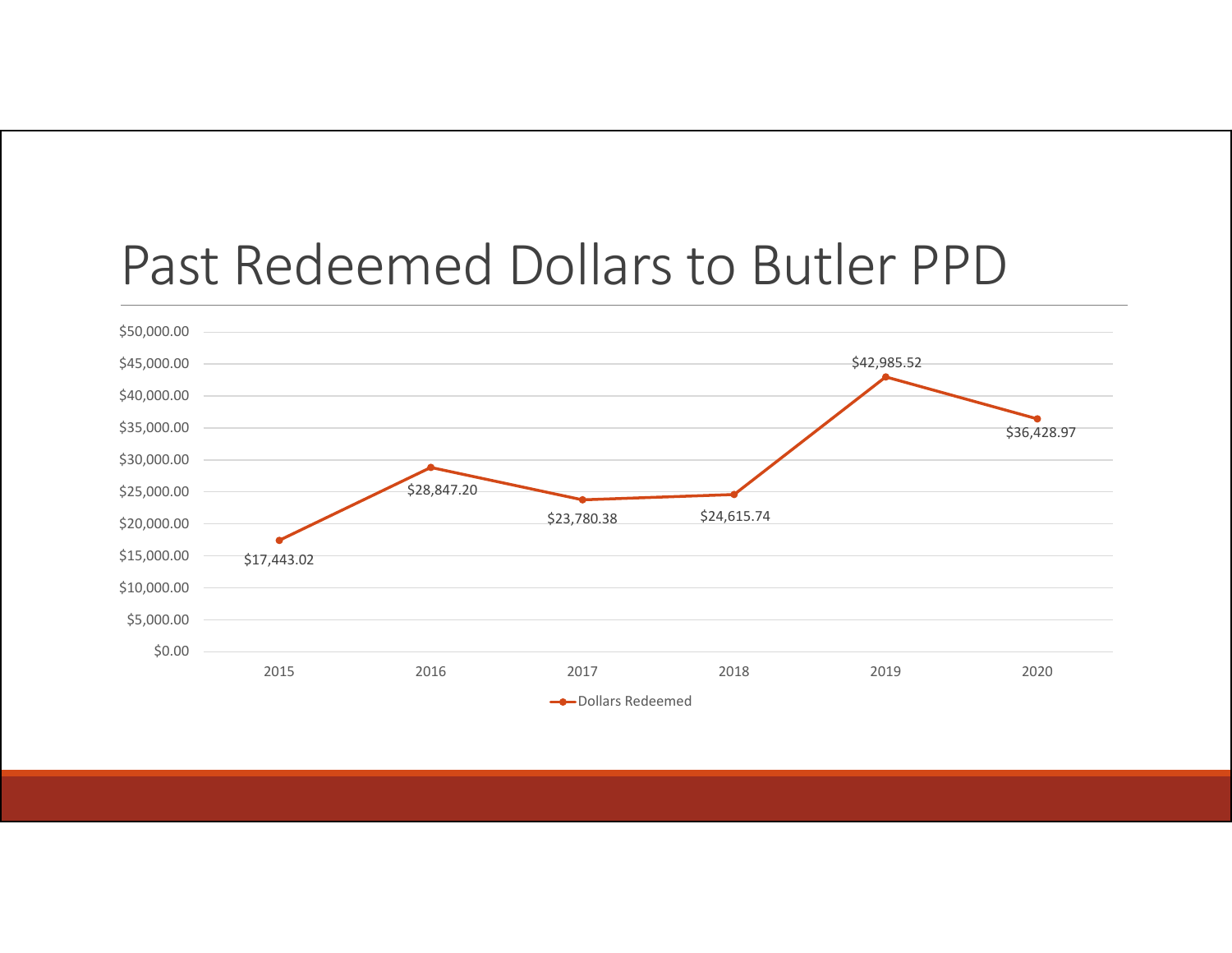### 2021 Program Changes

#### •Residential Heat Pump

• Added an additional Ductless Mini‐Split category for <sup>a</sup> larger system. Incentive amount doubled.

#### •Custom Ag

- **Irrigation**
	- Irrigation Pump Replacement
	- Upgrade to pivot or subsurface drip system
	- Computer‐based water management systems

#### • **Grain Conditioning**

- Aeration optimization hardware & software
- Fan upgrades
- **Animals**
	- Upgrade animal confinement ventilation
	- Upgrade supplemental electric heating systems
	- Upgrade electrically heated livestock watering systems
- • **Buildings**
	- Upgrade HVAC and/or ventilation systems
	- Insulate electrically space‐conditioned structures